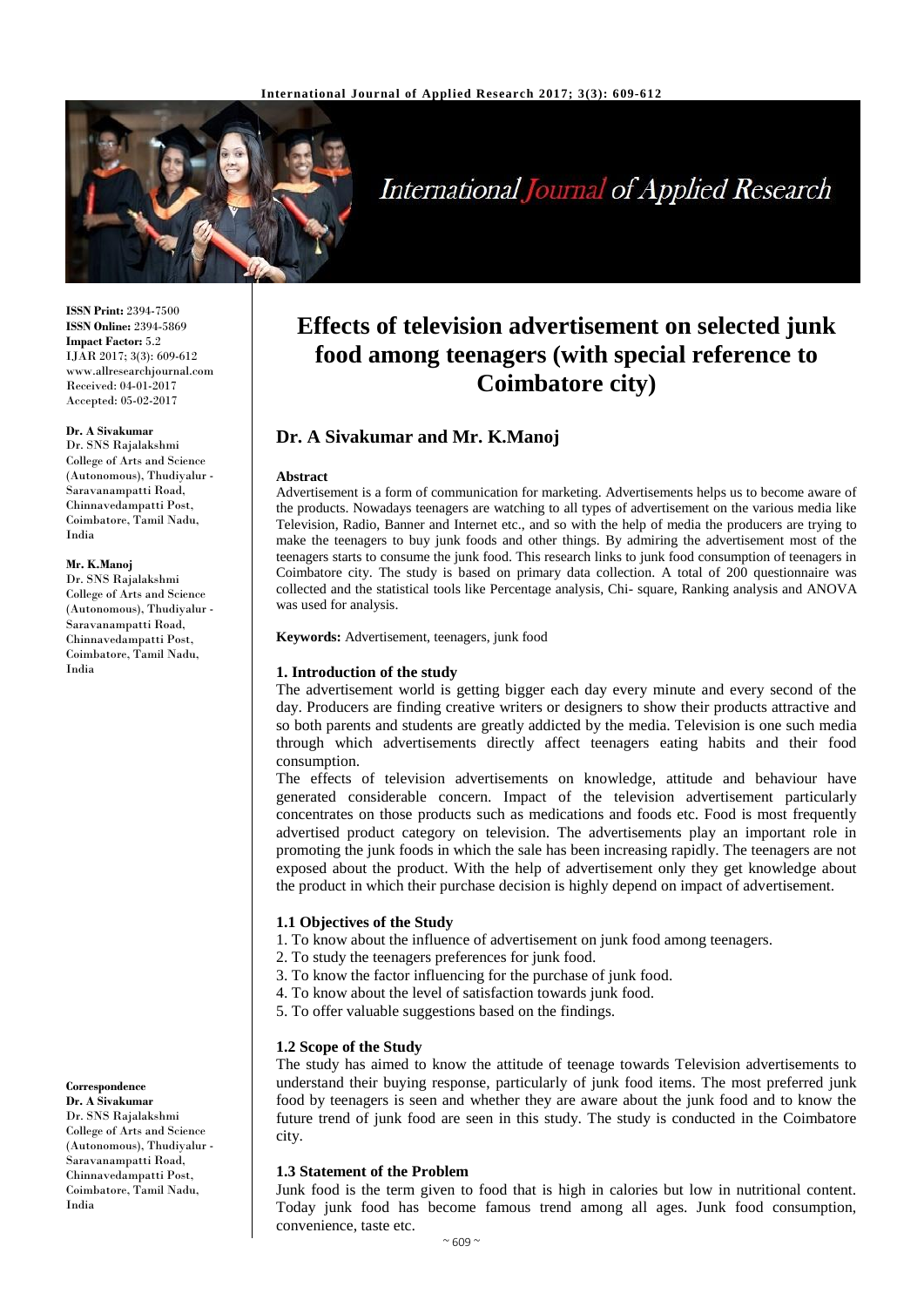makes people to depended on its function without realizing the possible effect or dangers that could affect human health. The advertisement plays an important role and does people are attracted and they buy various types of junk food not considering their health as an important factor.

#### **1.4 limitation of the study**

- 1. This is only based on Television advertisements on junk food.
- 2. The study is limited only in Coimbatore City.
- 3. Primary data were collected through questionnaire and all the information furnished by the respondent is considered to be true.
- 4. Only 200 teenagers were taken for the study.
- 5. The result may vary in future due to change in teenage customer mind set.

# **1.5 Research Methodology**

#### **1.5.1 Data collection**

The study is based on both primary and secondary data.

#### **1.5.2 Primary data**

Primary data were collected through structured questionnaire. Questionnaires were distributed to the respondents directly. From the answered questionnaires, the opinions of the respondents were ascertained.

#### **1.5.3 Secondary data**

Secondary data is based upon second hand information. In this study, secondary were collected from Magazines, Text books, Newspapers, Journals, Websites etc.

#### **1.5.4 Sample size**

For this study 200 teenagers were selected to know about the effect of tv advertisement on selected junk food.

#### **1.5.5 Sampling design**

For the study non random sampling method is used.

#### **1.5.6 Statistical techniques of data collected**

The followings are the statistical techniques used for the study is simple percentage analysis, Chi-square analysis, Ranking analysis, ANOVA.

#### **2. Review of Literature**

Saranya, P.V. Shanifa, N. Shilpa Susan (2016) [10], says the present scenario flashes light on many adult diseases, have their roots in childhood and adolescence. This is due to lack of knowledge and awareness regarding bad food habits. To find the association between knowledge of adolescents regarding the effects of junk food on health and the selected demographic variables. The result revealed that 13% of adolescents had inadequate knowledge, 69% has moderate knowledge and 18% has adequate knowledge regarding effects of junk food on health.

Vidya, Damayanthi M. Sharada, Shashikala Manjunatha  $(2015)$  <sup>[8]</sup>, This study Junk food simply means an empty calorie food; it lacks in micronutrients such as vitamins, minerals, or amino acids, and fiber but has high energy (calories). During school-age years, children begin to establish habits for eating and exercise that stick with them for their entire lives. If children establish healthy habits, their risk for developing many chronic diseases will be greatly decreased. The family, friends, schools, and

community resources in a child's environment reinforce lifestyle habits regarding diet and activity.

A. Joglekar  $(2014)$  <sup>[7]</sup>, Suggestion on this report was study Junk food has popular among children and adolescents. It has little or no nutritional value. Junk food became popular among children and adolescent due to its attractive appearance, taste, convenient, low cost and easy to consume. Several studies carried out on adolescent's physical performance support the statement. Keeping this view in mind the present study was designed to assess the physical performance of adolescent boys and girls who are habitual of junk food.

Owen, Lewis, Auty, & Buijzen  $(2013)$  <sup>[4]</sup>, This study Despite the increasing relevance of non-advertising promotion of food addressed to children on TV and other mass media, there is limited evidence regarding the effects of these promotional action son children. In the particular case of the brand placement, the vast majority of the studies have focused on the examination of adults' attitudes and effects.

Ashakiran & Deepthi R (2012)<sup>[2]</sup>, defines that 'Eat healthy and live healthy' is one of the essential requirements for long life. Unfortunately, today's world has been adapted to a system of consumption of foods which has several adverse effects on health. Lifestyle changes has compelled us so much that one has so little time to really think what we are eating is right! Globalisation and urbanisation have greatly affected one's eating habits and forced many people to consume fancy and high calorie fast foods, popularly known as 'Junk foods'.

#### **3. Data Analysis and Interpretation 3.1 Simple Percentage Analysis 3.1.1encourage to Buy Junk Food**

| <b>Encourage to buy</b> | No of respondents | Percentage |
|-------------------------|-------------------|------------|
| Advertisement           | 36                |            |
| Friends & Relatives     |                   | 33.5       |
| Lot of Variety          | 63                | 31.5       |
| Tempting                | 17                | 8.5        |
| Availability            | 17                | 8.5        |
| Total                   | 200               |            |

**Source**: Primary data

#### **Interpretation**

The above table 3.1.1 represents the factor which encourage to buy junk food. It is clear from the table that the respondents are encourage to buy junk food by advertisement were 36 having 18.0 percent, the respondents are encourage to buy junk food by friends & relatives were 67 having 33.5 percent, the respondents are encourage to buy junk food by lot of variety were 63 having 31.5 percent, the respondents are encourage to buy junk food by tempting were 17 having 8.5 percent, the respondents are encourage to buy junk food by availability were 17 having 8.5.

#### **3.2 Chi-Square**

# **3.2.1 Association between Family Income and Spending Per Month for a Junk Food.**

Null hypothesis H0:

There is no association between income and spending per month for a junk food.

Alternative hypothesis H1:

There is association between income and spending per month for a junk food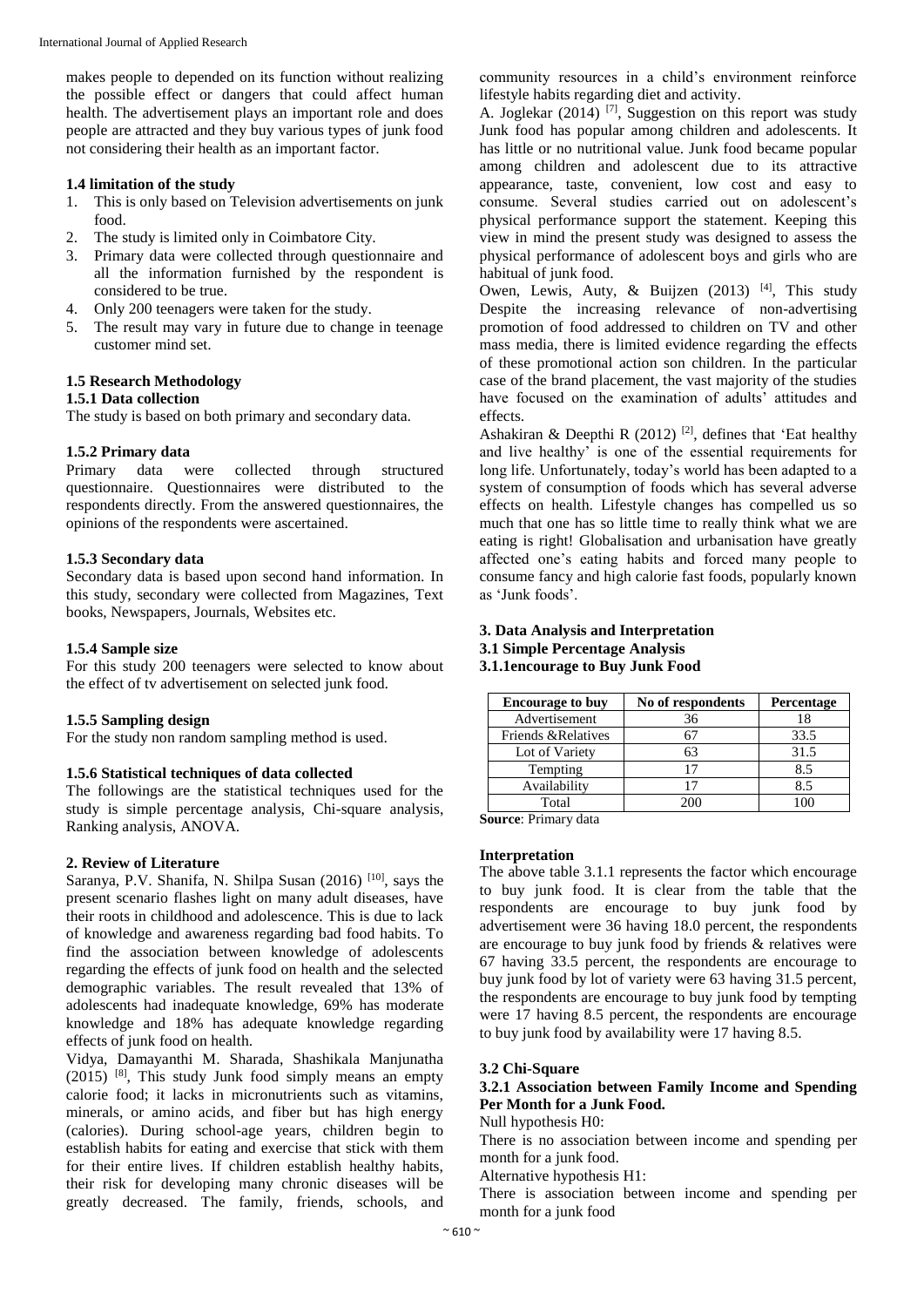|                              | Value               | Df | Asymp. Sig. (2-sided) |
|------------------------------|---------------------|----|-----------------------|
| Pearson Chi-Square           | 30.908 <sup>a</sup> |    | 076                   |
| Likelihood Ratio             | 28.659              |    | 004                   |
| Linear-by-Linear Association | 030                 |    | 863                   |
| No of Valid Cases            | 200                 |    |                       |

a. 5 cells (25.0%) have expected count less than 5. The minimum expected count is 2.34. Level of significance =5%

#### **Interpretation**

The above table 3.2.1 reveals the association between family income and spending per month for junk food applying Pearson Chi-Square method. It is evident from the table that the value is .076 which is higher than 5% (0.05) level of significance. Hence the null hypothesis is rejected and found that there is a significant association between family income and spending per month for junk food.

# **3.3 Ranking Analysis**

# **3.3.1 Rank for the Purchase of Junk Food**

| <b>Particulars</b> | <b>Mean rank</b> | Rank |  |
|--------------------|------------------|------|--|
| Taste              | 3.14             |      |  |
| Variety            | 3.10             |      |  |
| Ouality            | 2.56             |      |  |
| Inexpensive        | 2.91             |      |  |
| Ready              | 3 3 N            |      |  |

**Source:** Primary data

#### **Interpretation**

The above table 3.3.1 indicates the rank for purchase of junk food. The factor ready was ranked first with the mean rank of 3.30, the factor taste was ranked second with the mean rank of 3.14, the factor variety was ranked third with the mean rank of 3.10, the factor inexpensive was ranked fourth with the mean rank of 2.91 and the factor quality was ranked fifth with the mean rank of 2.56.

#### **3.4 Anova**

# **3.4.1 Comparison between Family Income and Spend Per Month for Junk Food**

Null hypothesis H0:

There is no association between family income and spending per month for a junk food

Alternative hypothesis H1:

There is association between family income and spending per month for a junk food

|                       | <b>Sum of Squares</b> | Df | <b>Mean Square</b> |       | Sig. |
|-----------------------|-----------------------|----|--------------------|-------|------|
| <b>Between Groups</b> | 14.730                |    | 4.910              | 2.392 |      |
| Within Groups         | 402.290               | 96 | 2.052              |       |      |
| Total                 |                       | 99 |                    |       |      |
| . <del>.</del> .      |                       |    |                    |       |      |

**Source:** Primary data

#### **Interpretation**

The above table 3.4.1 represents the analysis of variance between family income and spend per month for junk food. The table shows that the F- value obtained is 2.392 with the P. value of.070 which is higher than 5% (0.05) level of significance. Hence the null hypothesis is rejected and found that there is a significant relationship between family income and spend per month for junk food.

# **4. Findings, Suggestion and Conclusion**

# **4.1 Findings of Percentage Analysis**

- The maximum no of respondents are male at 60%.
- The no of respondents belong to the family income of 20,001-30,000 at 40.5%.
- The maximum no of respondents belong to the nuclear family at 68.5%.
- The maximum no of respondents family size was 3-5 members at 50.5%.
- The no of respondents are encourage by the friends & relatives to buy junk food at 33.5%.
- The no of respondents prefer the television as an effective media for junk food advertisement at 32.5%.
- The no of respondents prefer celebrities advertisement at 32%.
- The no of respondents watch the advertisement occasionally at 44.5%.
- The no of respondents liked the sandwiches at 23.5%.
- The no of respondents thought that the junk food is cheaper at 31.5%.
- The no of respondents liked the soft drinks at 30%.
- The no of respondents eat junk food once in a week at 33.5%.
- The no of respondents usually eats junk food for dinner at 34.5%.
- The no of the respondents purchase junk food in malls at 23.5%.
- The no of the respondents are spent Rs 101-250 per month for junk food at 28%.
- The no of the respondents are think about price for junk food is expensive but reasonable at 32%.
- The no of the respondents are think about the junk food is good and fattening at 40.5%.
- The no of the respondents are safety level of junk food is partially aware at 51.5%.

#### **4.2 Findings of Chi-Square**

- There is no relationship between income and spend per month for a junk food.
- There is no relationship between family size and encourage you to buy for a junk food.

#### **4.3 Findings of Rank Analysis**

- The respondents gave first rank to ready at 3.30.
- The respondents gave second rank at taste at 3.14.
- The respondents gave third rank at variety 3.10.

#### **4.4 Findings of Anova**

- There is a significant relationship between family income and spending per month for junk food.
- There is a significant relationship between family size and junk food prefer the most.